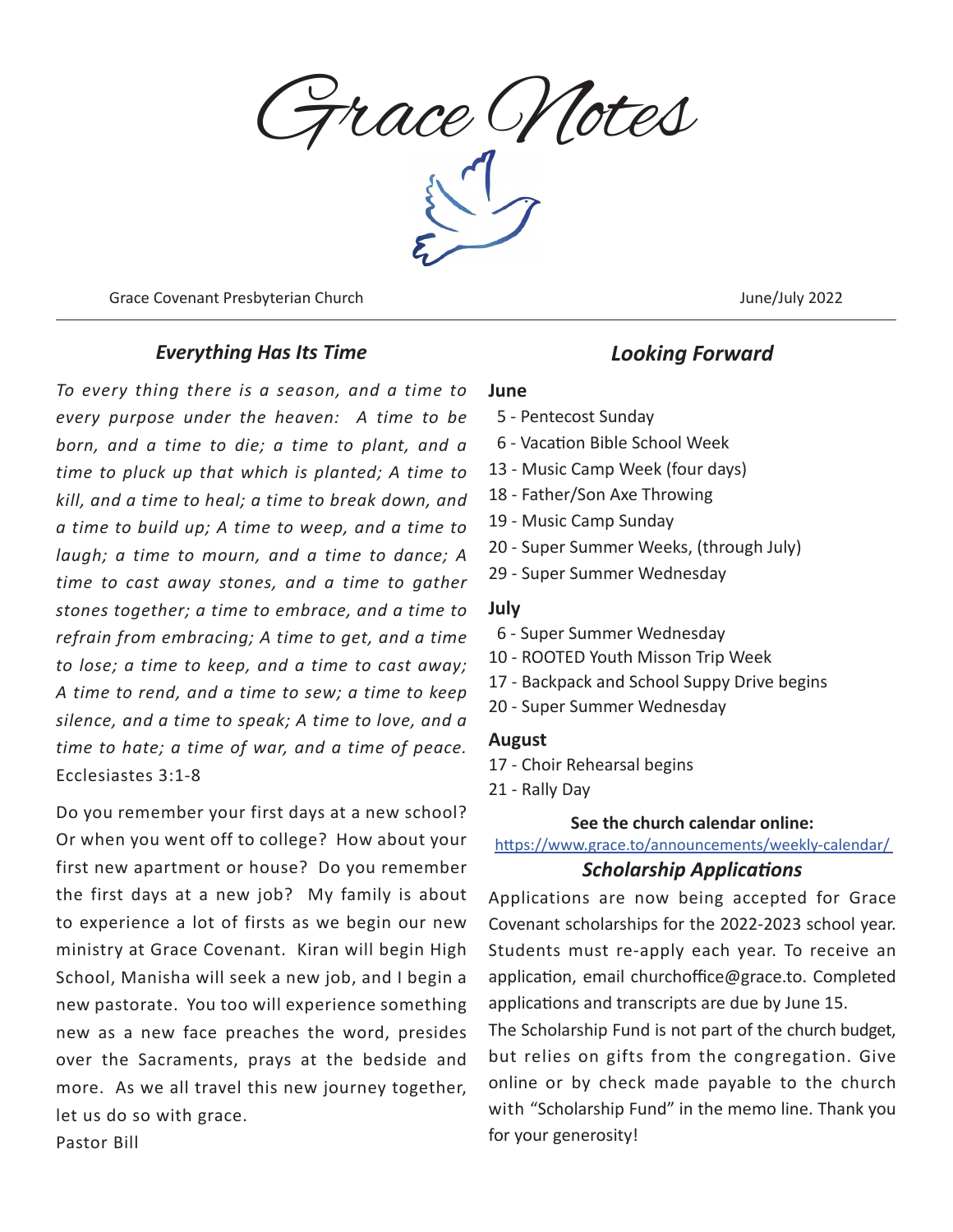## *In Sympathy*

We extend Christian love and sympathy to the family of Joyce Foster who passed away on May 8, 2022.

## *Change of Address*

Betty Broome Chris Ford

Sylvia Jorgenson

## *New Phone Number*

Barbara Baker -

#### *Thank You*

Dear Church Family,

 Thank you everyone: from the Outreach Committee, individuals and Sunday School classes and prayer partners! Our family is so blessed to have you all help sponsor the Samims, the Afghan refugee family who lived with my son and daughter-in-law since November. We always knew that they would be moving into their own home in the future; however, unfortunate situations in Sam's family who were left in Afghanistan occurred . Sam felt he needed to be near some other relocated families also from Kabul for emotional support. They have relocated to Cleveland, Ohio and we do miss them! Your help has been such a show of outpouring of love and is so appreciated. God's blessing to each of you! Thank you! Love, Carol Manno

## *Travel Prayers*

Please pray for our students and chaperones as we travel to Copperhill, TN for our mission trip on July 10-15. We will be doing home repairs for families in the area, spend one day volunteering for the Dept. of Forestry, and one day of whitewater rafting. Pray for travel mercies, safety, and that Christ will reveal Himself in a fresh and unique way so we all can grow closer to Him.

## *ROOTED Youth Group*

ROOTED this month meets on June 5, 12, 26 from 5:15pm-7pm. We'll have dinner, games, music, prayers, announcements, and a lesson. We're also going to the movies almost every Friday during the summer!! Watch our social media outlets for more info!!! For more details on our events and other news, friend us on Facebook: Grace Covenant PC Youth, and on Instagram: @rootedgcpc

#### *Youth Director Search*

Help Wanted: An enthusiastic, energetic, empathetic, compassionate, and charismatic person with strong Christian values, a deep relationship with Jesus Christ, and strong faith to lead our youth in building the same values, relationships, and faith. Grace Covenant has had such in Interim Youth Director in Mike Beam. Mike dedicated himself to the youth of Grace Covenant and the community for three years, graciously agreeing to stay much longer than originally expected due to COVID. You only need to ask the youth of Grace Covenant what it has meant to them to have Mike as their Youth Director to know we have been blessed to have Mike.

Now it's time to hire a new Youth Director to continue the extraordinary work Mike has done. If you know someone who has a heart for Jesus and a passion for motivating youth to live the Christian life, and who can relate to youth through social media, technology, and relationships, invite them to apply. Or let Pastor Bill or a Youth or Personnel Committee member know and we'll contact them. Contact Jim Malcolm  $\omega$  jimmalcolm@aol.com or 407-312-1461 for the job description and more information.

## *Ruth Circle*

Ruth Circle had a wonderful luncheon at Westminster downtown to complete our year. Winnie Rutherford led us in our study of Peter 1 and 2 which was educational and enlightening.

Ruth Circle supports Servant's Heart through our diaper program and monthly monetary contribution which continues through the summer months, We assembled 40 Easter baskets under the direction of Carroll Frazier. According to Chip Hanna, director of Servant's Heart, they were a huge success with the children. Each month Circle members contribute a small donation and were able to give \$140.00 to the church scholarship fund this year.

We thank the wonderful women who are part of this fellowship. Ruth Circle welcomes all who wish to join us on the second Monday of each month at 10 a.m. beginning in September.

## *Cooking with Grace*

Monday June 20 & July 18 6 pm on ZOOM To receive more information, the recipe and ZOOM invite, contact Carolyn at Carolyn@findingnewjoys.com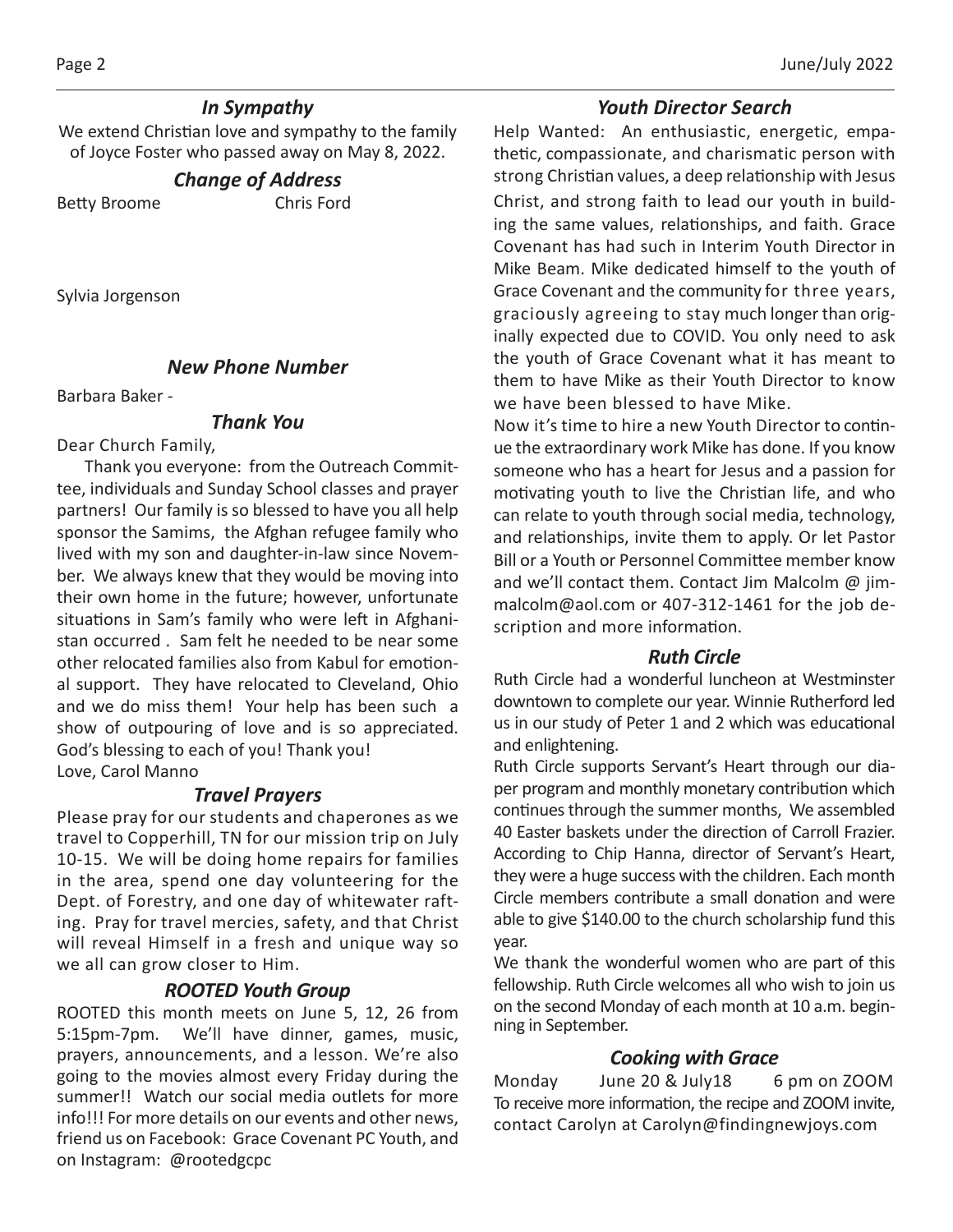## *Session Summary*

May 19, 2022

Received the Clerk's mid-year report on church membership; and reports of committees and boards in anticipation of the arrival of Pastor Bill Wisneski.

Reviewed pending proposals of Building & Grounds to replace (rather than repair) HVAC components in Conway Hall which have failed and may have reached maximum useful life. Plans are also underway to install keypads for access to Smith Hall, the church office and Conway Reception.

Approved a joint recommendation from Worship and Admin & Personnel to update job descriptions for the Choir Director and Organist.

Approved new Session Committee descriptions, new open/close procedures, and communion service instructions.

Authorized renewing the posting of a trespass warning at the church.

Examined Sheryl Chernault to be an elder as she responds to her call to be a Commissioned Ruling Elder/Lay Pastor.

# Vacation BibleSchool

June 6 - 10 9 a.m. - Noon Online Registration Opens March 27 Ages 3 - Rising 5th Grade



## *The Russell Home*

One of the church's long-time ministry partners is The Russell Home for Atypical Children. Mrs. Russell opened her home right in our neighborhood in 1951, and the home she founded has been providing love and care to residents ever since.The Russell Home relies solely on private donations (no government assistance). To learn more about The Russell Home and how you can help, go to https://russellhome. org/ The Russell Home posts a grocery list online weekly that you can take with you to the store. Bring items to the church marked for delivery to The Russell Home and Outreach will deliver for you.

## *Military Gift Boxes*

The Grace Covenant Deacons are planning to mail gift boxes to our military members and invite church members to contribute the following items to this valuable cause.

The approved items are:

- Tuna fish in pouches, not cans
- Oatmeal packets
- Hot cocoa packets
- Hard candy (nothing that melts)
- Cracker sandwiches (like Wise)
- Cereal bars and Energy bars
- Any food in pull-top lidded cans

Two "laundry-type" baskets will be in the Narthex for drop off of donated items. Children are encouraged to make cards for the gift boxes, too.

## *Book Club*

Tuesday, June 28 & July 26, 7:00 pm Panera Bread on South Semoran

June -The Rent Collector by Cameron Wright Survival for Ki Lim and Sang Ly is a daily battle as they make their living scavenging recyclables from the trash at a municipal waste dump. The Rent Collector is a story of hope, of one woman's journey to save her son and another woman's chance at redemption. It demonstrates that even in a dump in Cambodia--perhaps especially in a dump in Cambodia--everyone deserves a second chance.

July -There's a Hole in My Bucket: A journey of Two Brothers by Royd Tolkien

Having grown up on their great-grandfather's stories, Royd Tolkien and his brother, Mike, have always enjoyed adventures. So when Mike is diagnosed with ALS, the brothers decide to use the time they have left to tick off as much as possible from Mike's bucket list. Yet, when Royd loses Mike, he discovers his brother had been writing another kind of bucket list: fifty things he wanted Royd to do after his death. His first task? This is the story of Royd's journey to accomplish a challenging, humorous, and often heartbreaking list of unknown tasks that chart the brothers' lives from childhood to adulthood. But above all, it is a story of the sibling bond, of grief—and of treasuring every moment.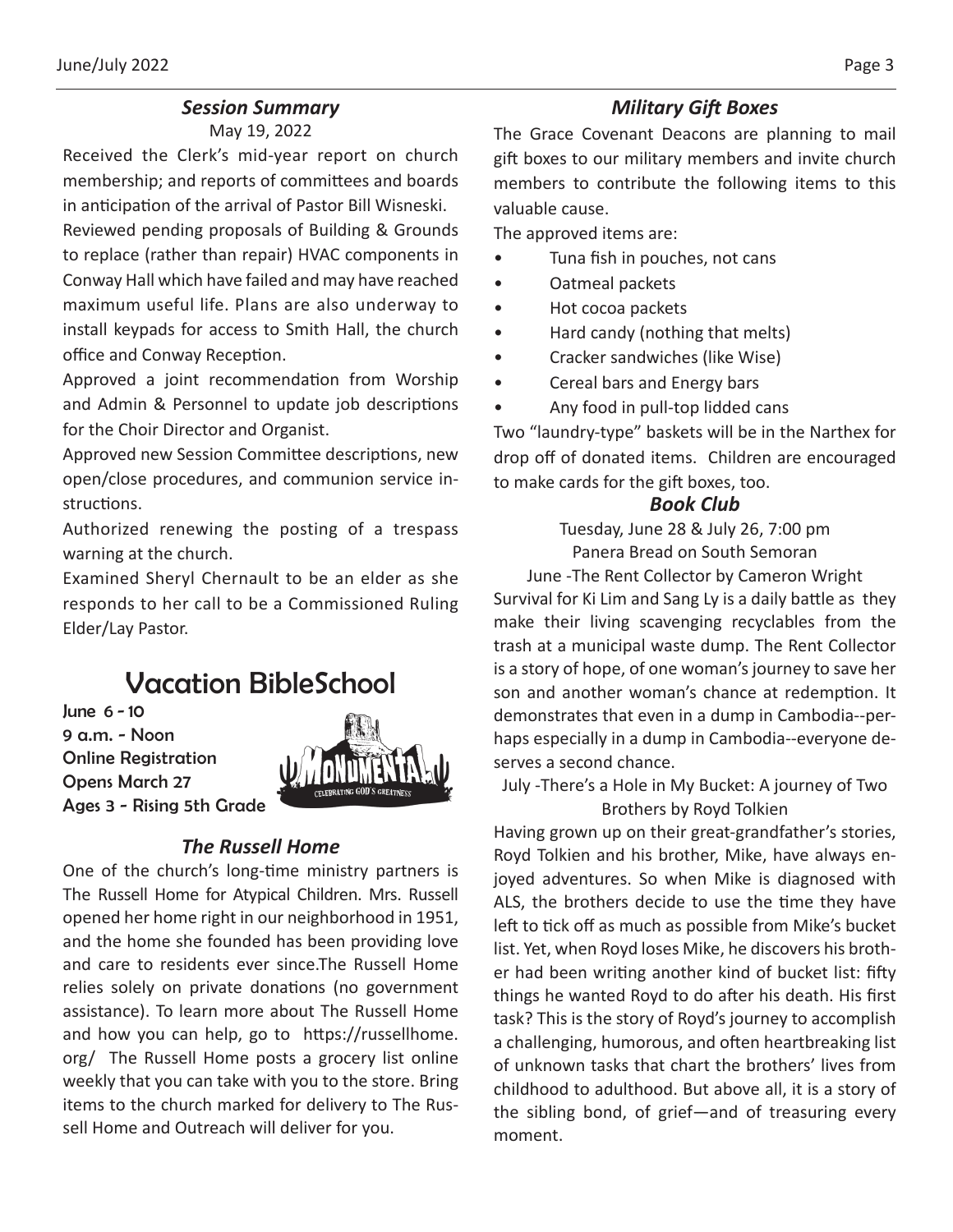## *Axe Throwing!!!*

Our ladies had a wonderful high tea experience last month. Now it's time for some male bonding!!! Announcing our FIRST EVER Father/Son event, June 18!!! Bowling, putt-putt, lazer-tag, OR what about axe throwing?!? This is a great outreach so invite your friends and neighbors. Details to be finalized at by Friday, June 3, watch our social media outlets for more information!!

## *Back to School*

The youth group is once again asking for your help in collecting school supplies as part of a Back-to-School back-pack fill project for students in need in our community. Starting in July 17th, there will be a collection box in the narthex and items must be turned in by noon on Sunday, July 31st. Backpacks are needed for all ages. Suggested items needed include but are not limited to: pencils, notebook paper, crayons, markers, rulers, scissors, glue, etc.

## New staff members Worship in Conway Hall Smith Hall bathroom repairs - for accessibility Monitors in the sanctuary Painting John Calvin 2nd floor Meals on Wheels agreement New Windows John Calvin - 1st floor Good Samaritan Fund expanded WiFi upgrades Youth "Friendz" contests New light pole - sanctuary loop New landscaping – sanctuary loop Window treatments Smith Hall Narthex repainted, window boxes Asphalt resurfaced Meals Wheels patio shade Safety mirror at south exit Restaurant workers outreach Library converted to reception area Glass doors Narthex & Smith Hall Modesty rail removed first pew - for accessibility

Website updated HVAC upgrades and repairs Conway pantry cleaned New directional signs on campus Mother's Day Tea Worship service time change Wednesdays at Grace VBS & Music Camp expanded to community

## *Change at Grace*

Summer Day Camp Website events tabs Endowment policy revisions STC space use agreement revised STC repainted & new furniture Youth Pumpkin Chase SBCC covenant revised Administrative Manual overhaul Job descriptions rewritten New fencing & trees trimmed Food drop and meal packing Blue Christmas Christmas Eve in the Courtyard Weekly online emails Curry Ford West churches association Facebook page expanded Instagram account Prayer request on website Photo library on server Prayer vigils in the courtyard Paperless bulletins Choir support at 8:45 Changing table Narthex restroom Monitors in Smith Hall New software for office Outside groups moved to Smith Space use policy & application OWL for virtual meetings Elders reduced from 18 to 12 New Care Committee New Hospitality Committee

Church bus sold Prepackaged communion sets Ashes to Go Community business outreach SHINE afterschool programs SBCC family chapel HVAC maintenance agreements Staff working remotely Sound booth tech upgrades Bathroom renovation John Calvin 1st floor New lighting & electric panel upgrade STC Pumpkin Patch Santa on the Lawn Woman pastor/head of staff Speed bumps & landscaping SBCC Online Youth group & confirmation Financial reporting overhaul New community outreach & AV positions Chancel lighting upgrade Keyless entry Worship services shortened New Scout Crew chartered Piano accompaniment at 8:45 service Lenten lunches Buddy Break ministry New installed pastor (arriving June 19)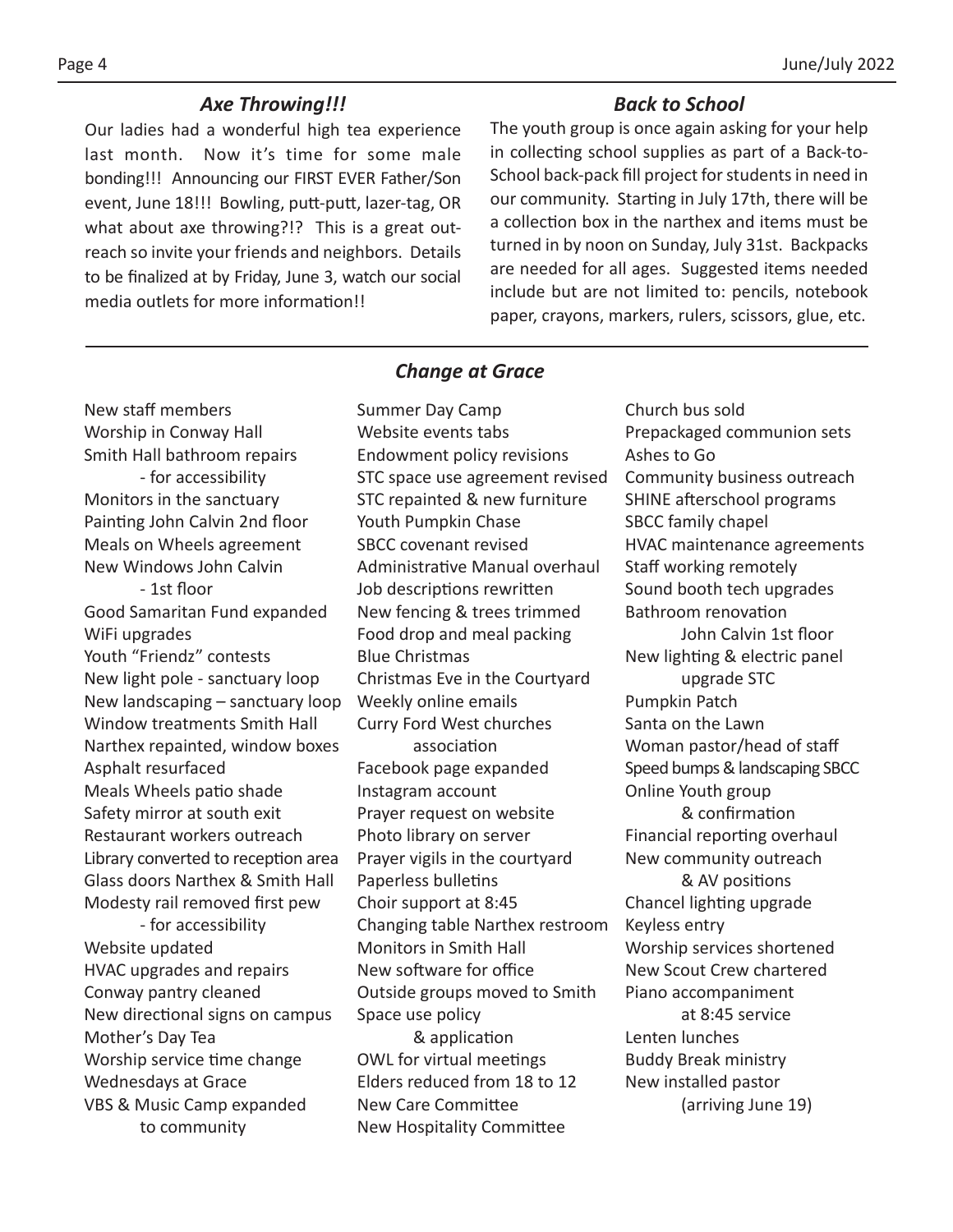*Happy Birthday*

*Happy Anniversary*

Contact the church office for a copy of the birthday and anniversary list for June and July.





*Happy Anniversary*

## *Music Camp 2022*

June 13-16, 9-11:50 a.m., Grades K - 8 Campers will help lead worship on Sunday, June 19, at both services.

This year's theme is "Fruit of the Spirit". Students will need to bring a pair of gloves (any kind). Ukuleles are available by request - \$35. Registraion: \$20 per student, \$10 for siblings. Register online at www.grace.to.

Campers will plant a Music Camp Tree and decorate with Fruit of the Spirit ornaments. The \$200 expense of the tree is not in our budget. Please donate online or by check payable to the church. Put "Music Camp Tree" on the memo.

Contact Barbara Browning at pianosuccess@yahoo. com or 407-760-0996 for more information.

#### *Small Blessings Child Care*

We give thanks to God and our SBCC teachers, parents and staff for a successful school year. SBCC is looking forward to a super fun filled summer, which begins June 6. The children will attend VBS. The SBCC summer program will include a visit from the Orlando Fire Department with the fire truck along with a petting farm and pony rides. SBCC will also have Storyteller, Curbside Circus and Mad Science days. And not to mention, wait for it…..the ice cream truck and so much more! Small Blessings will be closed July 4th. Grace Covenant continues to love and support this wonderful ministry with continued prayers for all the children, families and staff.